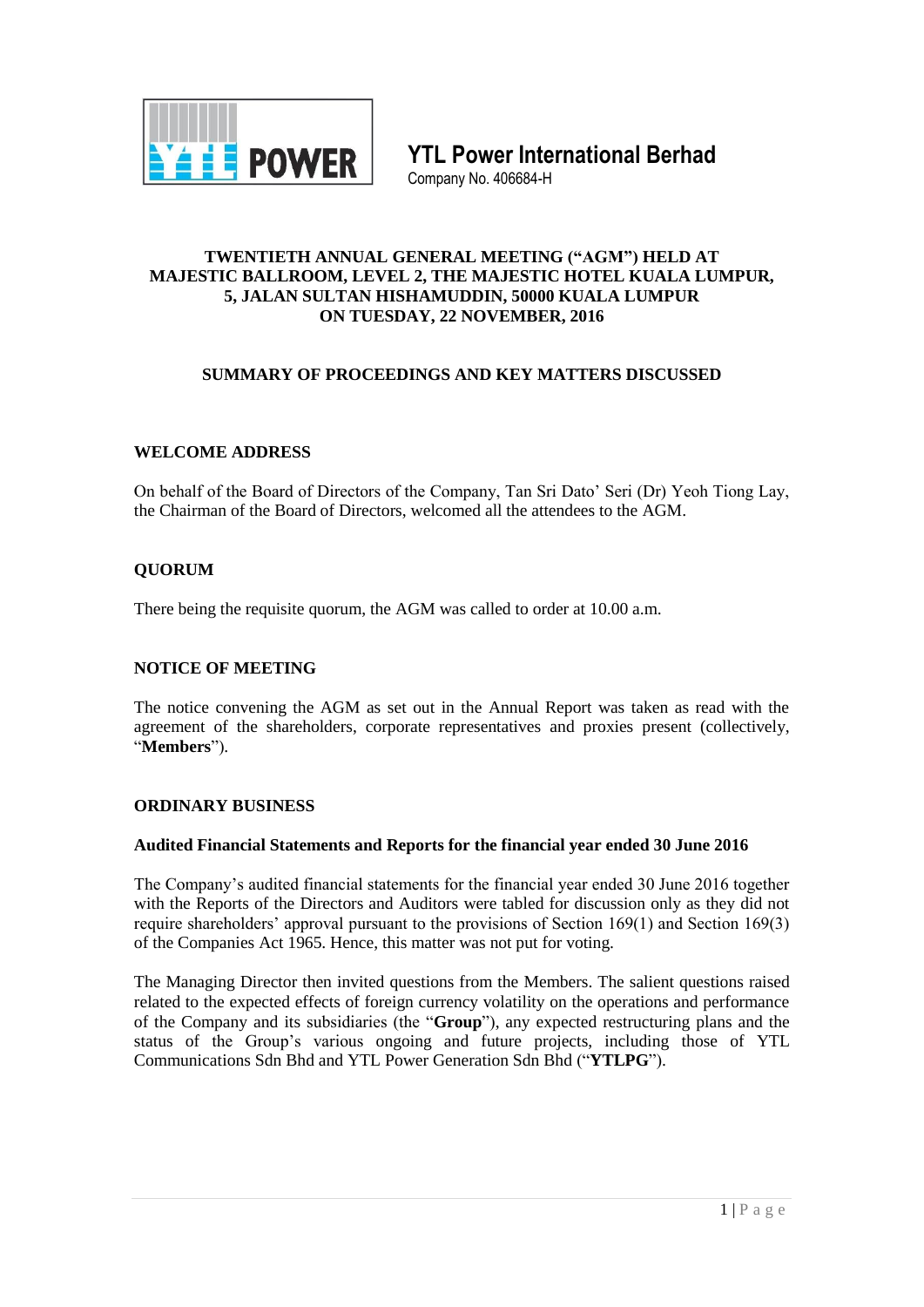The Minority Shareholder Watchdog Group ("**MSWG**") raised several queries, which were also set out in its letter to the Company dated 17 November 2016. The questions raised and answers provided by the Managing Director were as follows:

- 1. We noted that the revenue of Power Generation and Multi Utilities Business Segments declined significantly by 25% from RM7.95 billion for FY2015 to RM5.98 billion for FY2016 and the segment profit dropped by 47% from RM495 million for FY2015 to RM260 million for FY2016.
	- (a) With the expiration of the power purchase agreement of YTLPG in September 2015, moving forward, would there be any new revenue lines for contracted power generation segment besides the short term capacity bid called by the Malaysian Energy Commission?

MSWG took the response given earlier as answered for this query (the Managing Director had explained, in reply to an earlier query, that the Group is developing new greenfield power generation projects in Indonesia (coal-fired power project) and in Jordan (oil shale-fired power project)).

(b) In June 2016, YTL PowerSeraya Pte Limited ("**YTLPS**") commenced a 3-year potable water sales agreement. What is the percentage of current-year revenue of YTLPS from steam and potable water sales and what would be the expected revenue and net profit from the new agreement?

The percentage of revenue from steam and potable water sales posted by YTLPS for FY2016 was 2% and the new agreement is expected to generate an estimated S\$2.5 million in revenue.

Steam and potable water sales are additional revenue streams that YTLPS has developed over time to maximise its income streams. However, these are supplementary and not a material part of the business.

(c) What is the view of the Board on the financial performance of the segment in FY2017 and beyond?

This segment is expected to remain profitable.

2. The Mobile Broadband Segment continued to register a loss of RM277 million, widened by 16% from RM239 million registered in FY2015. With the launch of nationwide 4G LTE networks and the VoLTE smartphone in June 2016, would the Segment be expected to turn-around in FY2017?

The Group expects this segment to improve in 2017 and is optimistic that it will turnaround by 2018.

3. As reported in the Chairman's Statement, there are two projects under development, namely Tanjung Jati A power project in Java, Indonesia ("**Tanjung Jati**") and the power generation project in Jordan.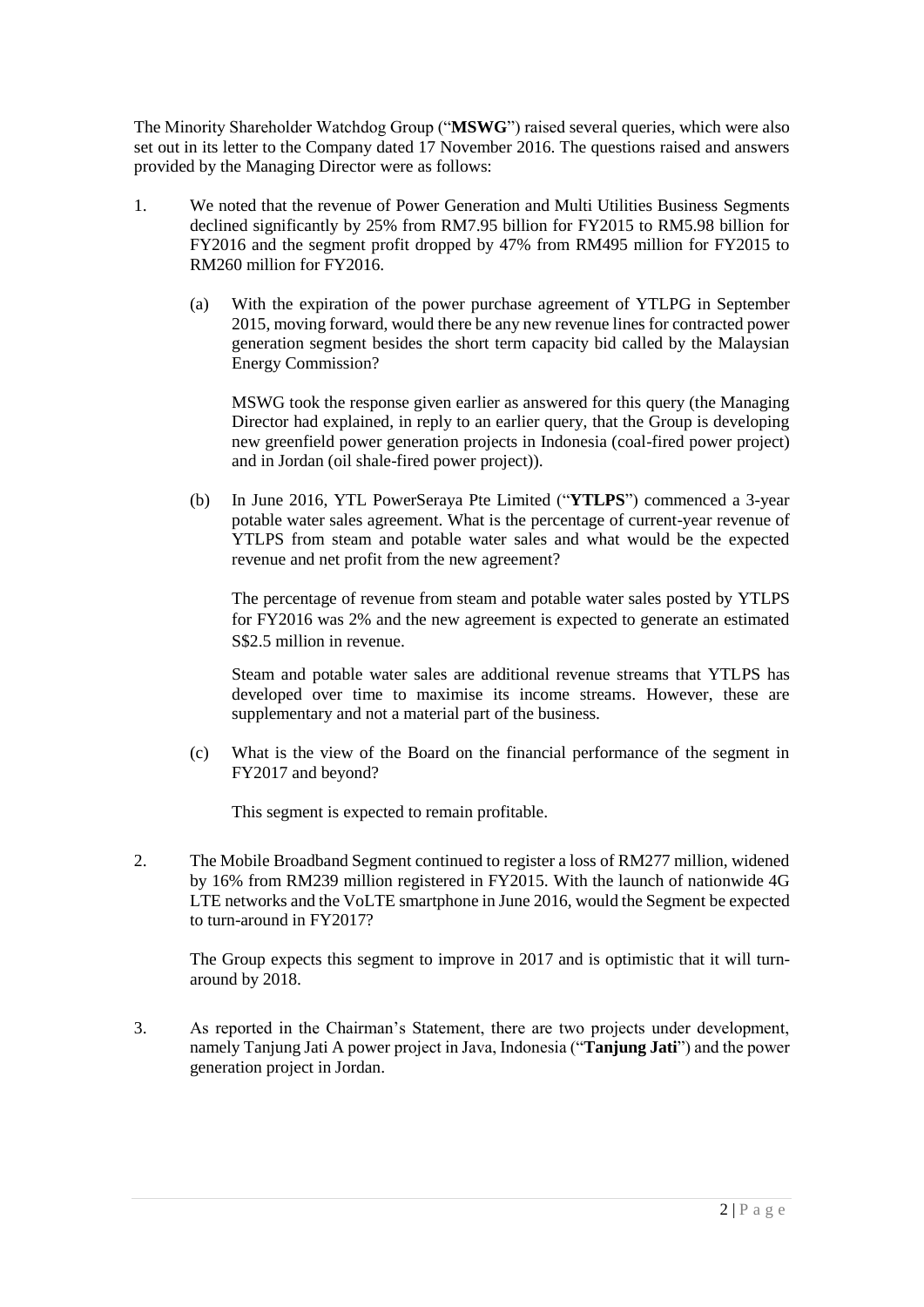(a) What is the expected commercial operation date for Tanjung Jati and what would be the expected revenue from the PPA with PLN, Indonesia's state-owned electric utility company?

The commercial operation date for Unit 1 is expected to be in year 2021 and Unit 2, year 2022.

This project is expected to be beneficial to the Group. However, as the project is still in the development stage and progressing towards financial close, the financial information may only be disclosed at a later date.

(b) What would be the expected revenue from the Jordan project when it starts to generate electricity in 2019 as scheduled?

As the project is still in the development stage, the financial information could not be disclosed at this time. Nevertheless, this project is expected to be beneficial to the Group.

(c) What would be the expected CAPEX for these projects before they start to generate revenue for the Group?

The total project cost of the Tanjung Jati A power project in Indonesia is approximately US\$2.7 billion and will be project financed on a debt/equity basis of 80:20, whilst the total project cost of the oil shale-fired power project in Jordan, in which the Company has a 45% stake, is approximately US\$2.1 billion. These projects will be project financed at the project company level.

- 4. We noted that the Company acquired development land in Bristol for RM365 million in FY2016.
	- (a) What is the purpose of the land acquired?

The land, which is the former Filton Airfield site, represented a good investment opportunity for the Group (an alternative investment for the Group's surplus cash).

(b) Would there be revenue expected from the land acquired and would the Company expect to incur any CAPEX to put the land on-stream?

Initially there is a small amount of rental income which will cover initial holding costs.

With that, the Chairman concluded the question and answer session for agenda 1 and declared that the Audited Financial Statements were duly laid before the Members in accordance with the requirements of the Companies Act, 1965.

No questions were raised on Resolutions 1 to 14 which were duly proposed and seconded by Members and put aside by the Chairman for voting by poll upon completion of the remaining business of the AGM.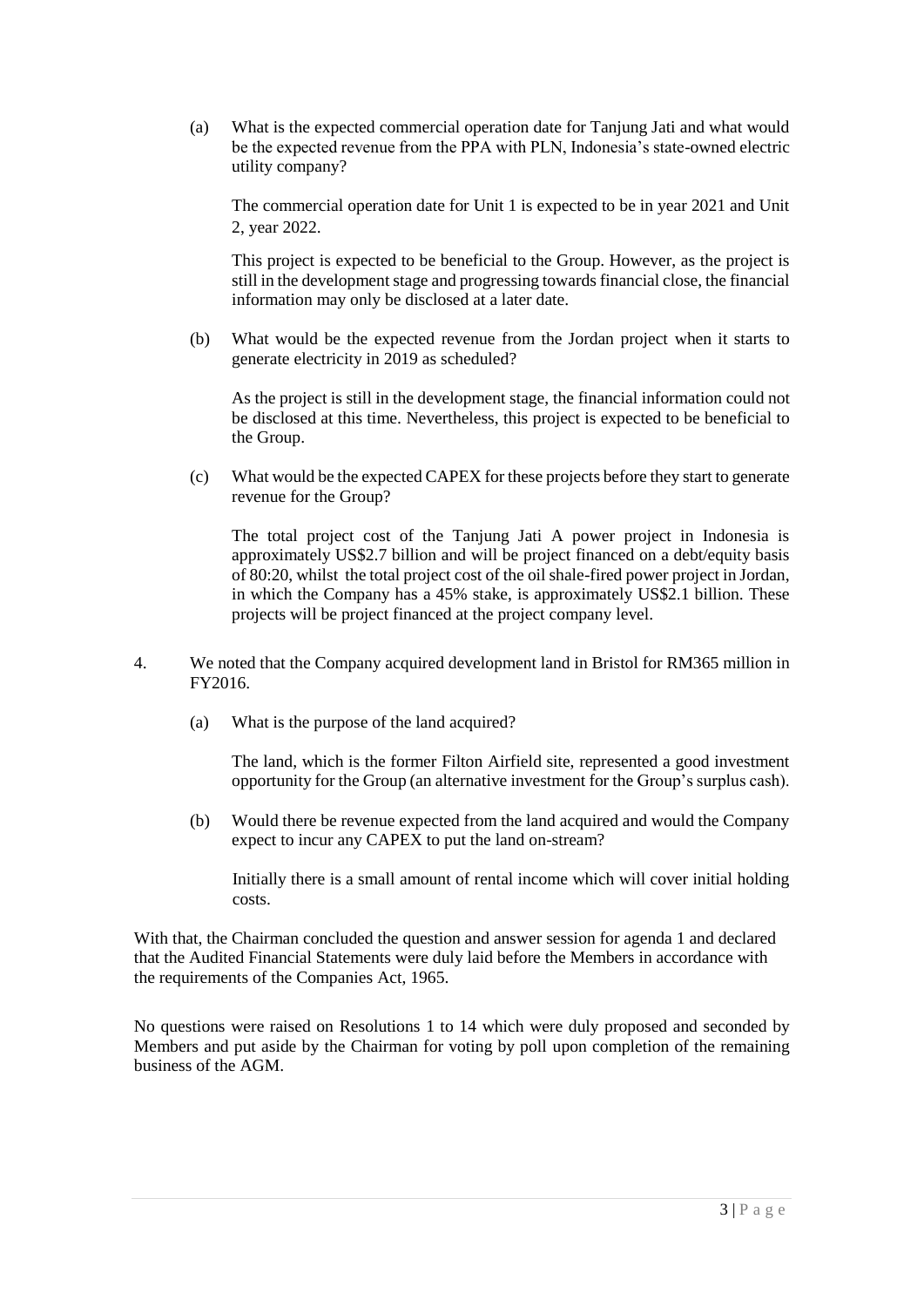The poll results were as follows:

# **RESOLUTION 1**

• Re-election of Tan Sri Dato' Lau Yin Pin @ Lau Yen Beng who retired pursuant to Article 84 of the Company's Articles of Association

| Vote in Favour |        | Vote Against  |        |                |
|----------------|--------|---------------|--------|----------------|
| No. of Shares  | $\%$   | No. of Shares | %      | <b>Results</b> |
| 5,663,476,651  | 89.150 | 689,253,667   | 10.850 | Carried        |

# **RESOLUTION 2**

 Re-election of Dato' Yeoh Seok Kian who retired pursuant to Article 84 of the Company's Articles of Association

| Vote in Favour |        | Vote Against  |               |         |
|----------------|--------|---------------|---------------|---------|
| No. of Shares  | $\%$   | No. of Shares | $\frac{0}{0}$ | Results |
| 5,982,276,890  | 94.169 | 370,453,428   | 5.831         | Carried |

# **RESOLUTION 3**

 Re-election of Dato' Yeoh Seok Hong who retired pursuant to Article 84 of the Company's Articles of Association

| Vote in Favour |               | Vote Against  |               |                |
|----------------|---------------|---------------|---------------|----------------|
| No. of Shares  | $\frac{0}{0}$ | No. of Shares | $\frac{0}{0}$ | <b>Results</b> |
| 5,982,276,890  | 94.169        | 370,453,428   | 5.831         | Carried        |

# **RESOLUTION 4**

 Re-election of Syed Abdullah bin Syed Abd Kadir who retired pursuant to Article 84 of the Company's Articles of Association

| Vote in Favour |        | Vote Against  |       |                |
|----------------|--------|---------------|-------|----------------|
| No. of Shares  | %      | No. of Shares | $\%$  | <b>Results</b> |
| 5,982,276,890  | 94.169 | 370,453,428   | 5.831 | Carried        |

# **RESOLUTION 5**

 Re-election of Faiz bin Ishak who retired pursuant to Article 90 of the Company's Articles of Association

| Vote in Favour |        | Vote Against  |       |         |
|----------------|--------|---------------|-------|---------|
| No. of Shares  | $\%$   | No. of Shares | $\%$  | Results |
| 6,334,259,949  | 99.709 | 18,470,369    | 0.291 | Carried |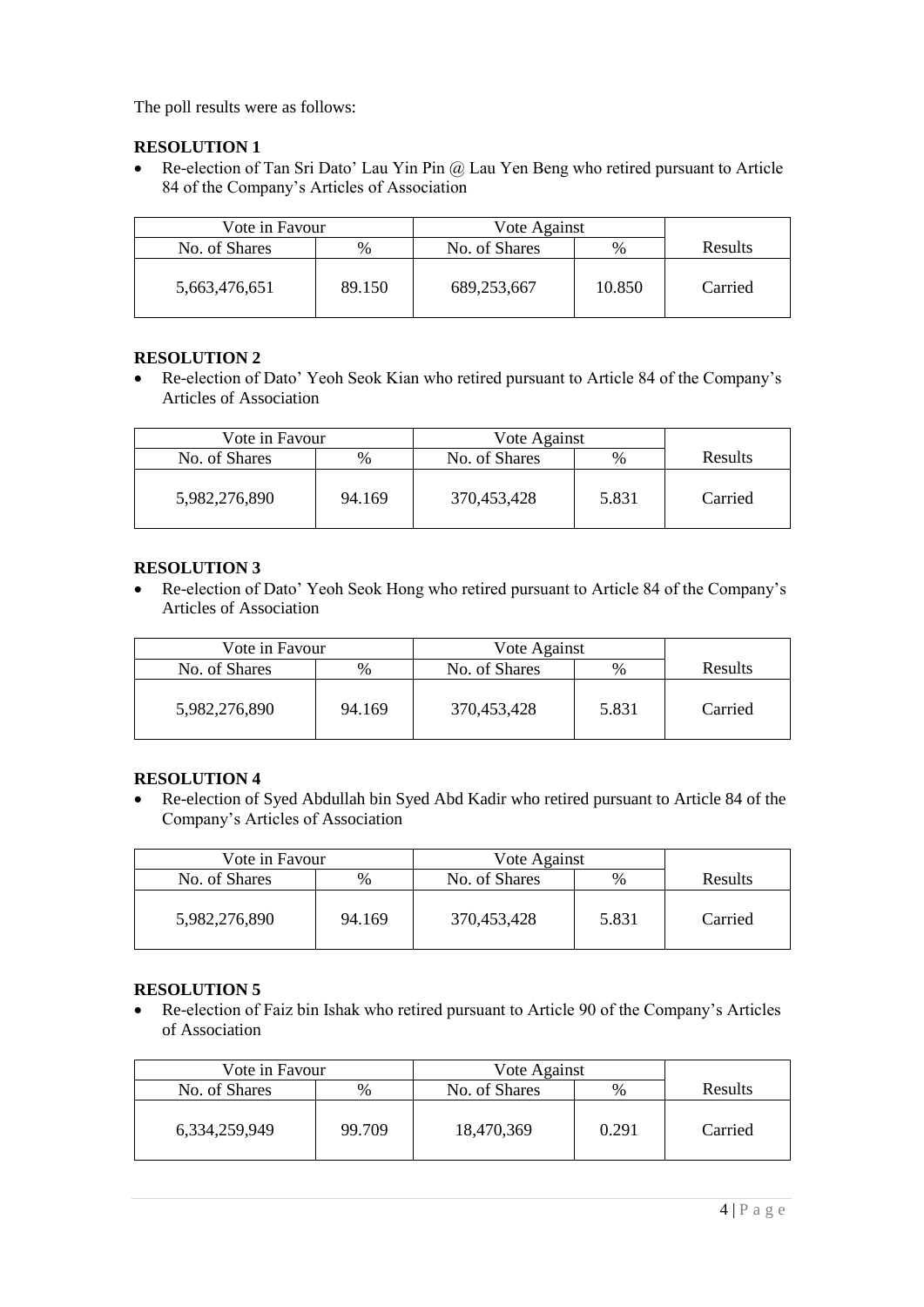## **RESOLUTION 6**

 Re-appointment of Tan Sri Dato' Seri (Dr) Yeoh Tiong Lay who retired pursuant to Section 129(6) of the Companies Act, 1965

| Vote in Favour |        | Vote Against  |               |         |
|----------------|--------|---------------|---------------|---------|
| No. of Shares  | $\%$   | No. of Shares | $\frac{0}{0}$ | Results |
| 6,219,484,927  | 97.903 | 133,245,391   | 2.097         | Carried |

#### **RESOLUTION 7**

 Re-appointment of Tan Sri Datuk Dr Aris bin Osman @ Othman who retired pursuant to Section 129(6) of the Companies Act, 1965

| Vote in Favour |        | Vote Against  |               |                |
|----------------|--------|---------------|---------------|----------------|
| No. of Shares  | %      | No. of Shares | $\frac{0}{0}$ | <b>Results</b> |
| 6,241,828,860  | 98.254 | 110,901,458   | 1.746         | Carried        |

#### **RESOLUTION 8**

 Approval of the payment of Directors' fees amounting to RM764,167 for the financial year ended 30 June 2016

| Vote in Favour |        | Vote Against  |       |         |
|----------------|--------|---------------|-------|---------|
| No. of Shares  | $\%$   | No. of Shares | $\%$  | Results |
| 6,925,533,596  | 99.999 | 90,835        | 0.001 | Carried |

# **RESOLUTION 9**

 Re-appointment of PricewaterhouseCoopers as Auditors of the Company and authorisation for the Directors to fix their remuneration

| Vote in Favour |        | Vote Against  |               |         |
|----------------|--------|---------------|---------------|---------|
| No. of Shares  | %      | No. of Shares | $\frac{0}{0}$ | Results |
| 6,914,476,328  | 99.837 | 11,257,277    | 0.163         | Carried |

## **SPECIAL BUSINESS:**

## **RESOLUTION 10**

 Approval for Tan Sri Datuk Dr Aris bin Osman @ Othman to continue in office as Independent Non-Executive Director

| Vote in Favour   |        | Vote Against  |       |         |
|------------------|--------|---------------|-------|---------|
| No. of Shares    | %      | No. of Shares | $\%$  | Results |
| 6, 261, 116, 597 | 98.558 | 91,610,595    | 1.442 | Carried |